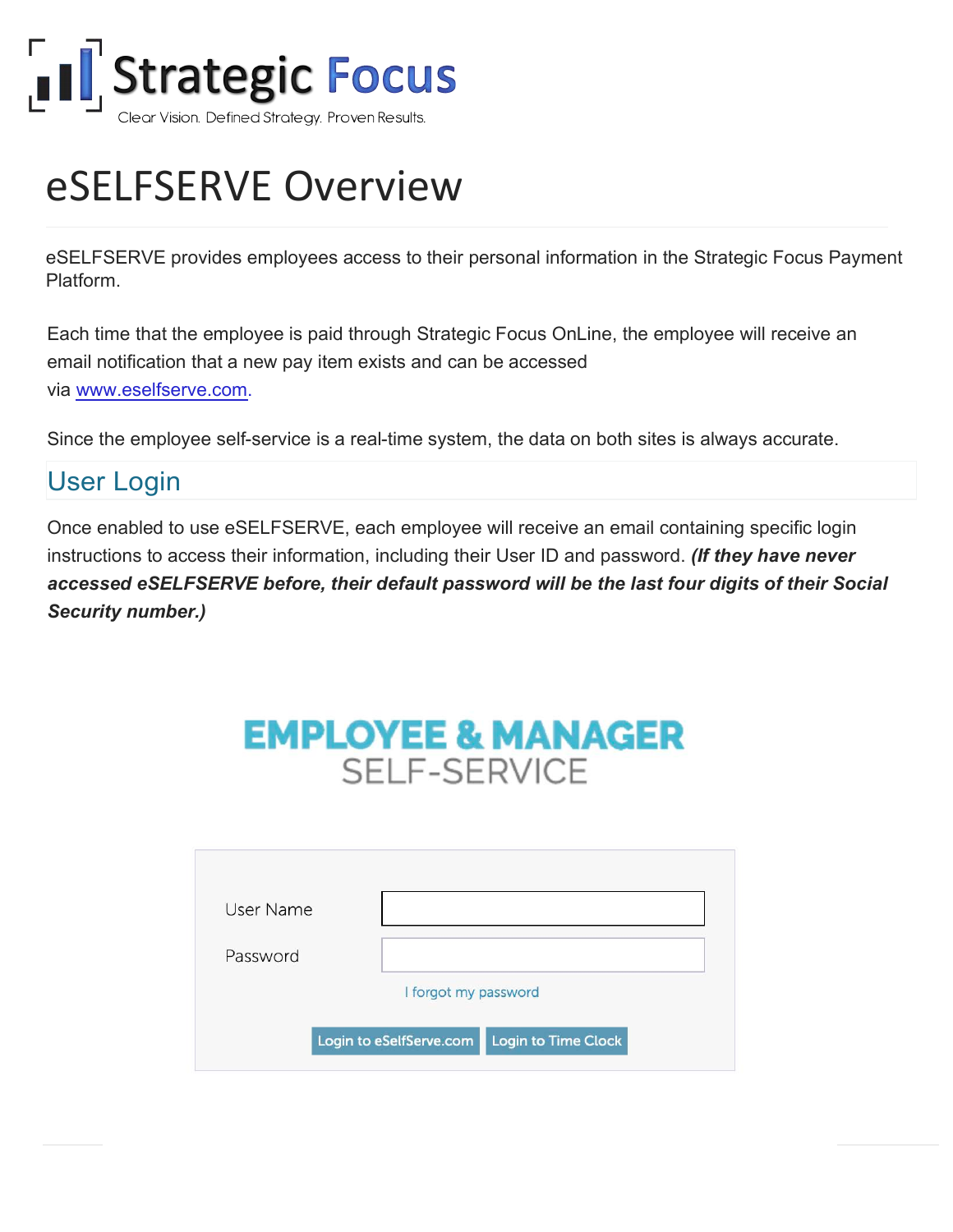Employees who receive printed paystubs can view their login information at the bottom of their pay stub, once invited. This information will appear until they have logged into eSELFSERVE.

After the employee has logged in and changed their password, they may elect to stop receiving a paper voucher.

#### Home Menu

The *Home* menu is the starting hub of eSELFSERVE, containing links to every other component therein.

- The navigation bar runs along the top of the page, with the employee's name and company displayed in the top right corner.
- *Recent Activity* will show the most recent pay items for the employee.
- The *To-Do* list will show any actionable items for the employee related to Attendance and HR.
- The *Approved Time Off* and *Goals* sections will show scheduled time off and recent performance reviews, respectively. (These are features of Attendance and HR and must be purchased/in use for these sections to appear.)

| 80巻                        | [1] Strategic Focus                                                                                                                                                                                                                              |                                                   | Home                 | Pay | Info | <b>Benefits</b> | <b>Docs</b> | <b>Training</b>                              | <b>Time Off</b> | <b>Reviews</b>                       | $\Delta$                                               | <b>Taylor Scott</b><br><b>Account Executive</b><br>$\circ$ |
|----------------------------|--------------------------------------------------------------------------------------------------------------------------------------------------------------------------------------------------------------------------------------------------|---------------------------------------------------|----------------------|-----|------|-----------------|-------------|----------------------------------------------|-----------------|--------------------------------------|--------------------------------------------------------|------------------------------------------------------------|
| <b>Company Newsfeed</b>    |                                                                                                                                                                                                                                                  |                                                   |                      |     |      |                 |             |                                              |                 |                                      |                                                        | T Filter +                                                 |
| <b>UNREAD</b><br>$\bullet$ | <b>DATE POSTED</b><br>01/17/2018<br>11/21/2017                                                                                                                                                                                                   | <b>DESCRIPTION</b><br><b>Internal Opportunity</b> | 2018 Open Enrollment |     |      |                 | CATEGORY    | <b>Company News</b><br>Internal Job Postings |                 |                                      | POSTED BY<br><b>Scott Lasseigne</b><br>Scott Lasseigne |                                                            |
| To-Do                      |                                                                                                                                                                                                                                                  |                                                   |                      |     |      |                 |             | Approved Time Off                            |                 |                                      |                                                        | + request time off                                         |
|                            | The Open Enrollment Period has started and you are eligible for benefits. Please complete your<br>open enrollment by end of day, Saturday, March 31, 2018.<br>New documents require your signature.<br>New Performance Review requires comments. |                                                   |                      |     |      |                 |             | 04/02/2018<br>Vacation<br>8 hours            |                 | 04/03/2018<br>Vacation<br>8 hours    | 04/04/2018<br>Vacation<br>8 hours                      |                                                            |
|                            |                                                                                                                                                                                                                                                  |                                                   |                      |     |      |                 | Goals       |                                              |                 |                                      |                                                        | + add goal                                                 |
|                            |                                                                                                                                                                                                                                                  |                                                   |                      |     |      |                 |             | Professional Development -<br>03/12/2018     |                 | Notes Take a course on<br>delegation | Date Due 04/29/2018<br>Percent Completed 0%            | <b>Add Document</b>                                        |
| <b>Recent Activity</b>     |                                                                                                                                                                                                                                                  |                                                   |                      |     |      |                 |             |                                              |                 |                                      |                                                        |                                                            |
| Voucher                    |                                                                                                                                                                                                                                                  |                                                   | Paid On 03/16/2018   |     |      |                 |             |                                              |                 |                                      |                                                        |                                                            |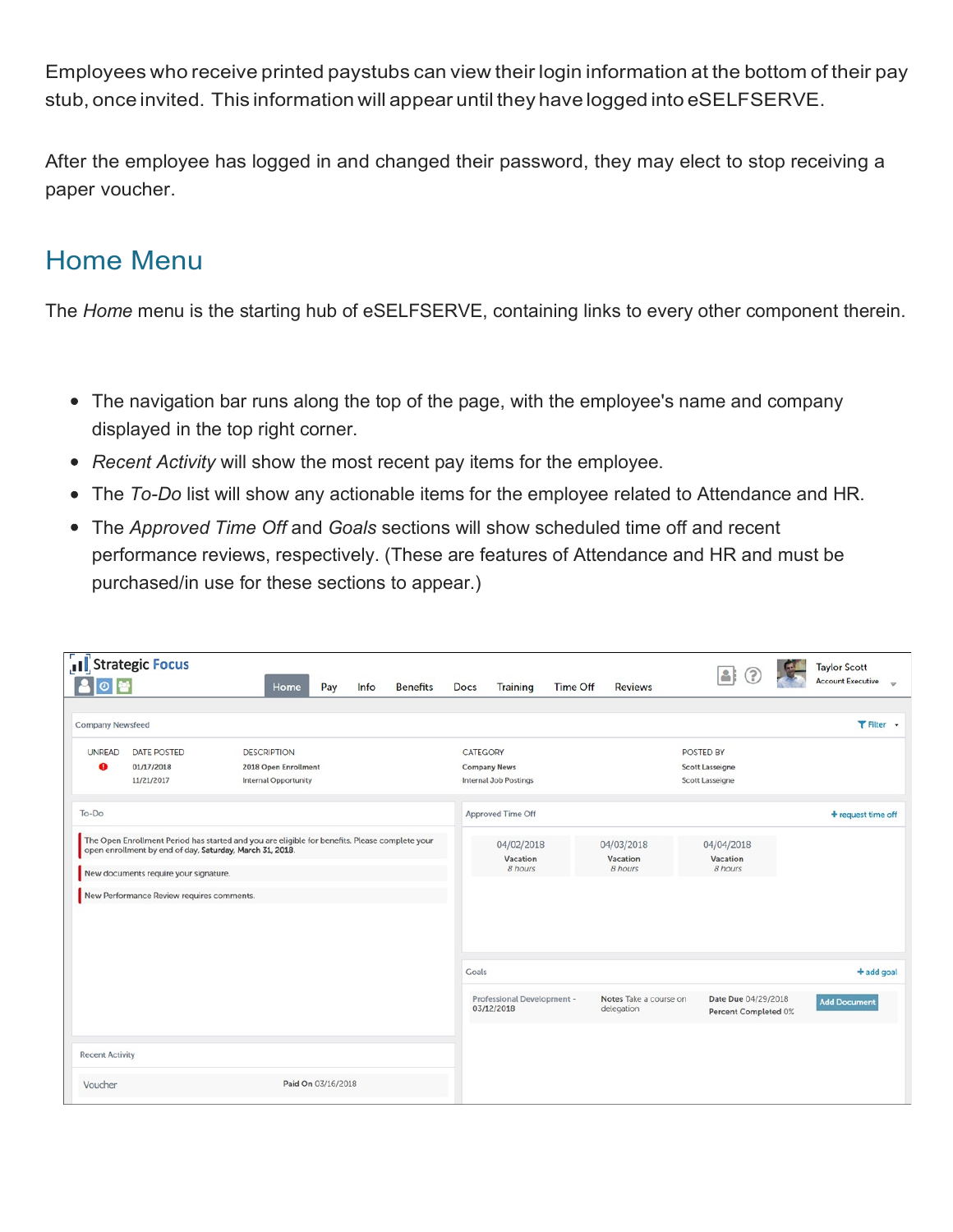## Pay

Pay is where the employee can view their payroll list, compensation for this year, and their past checks and tax forms.

The Payroll List displays vouchers for the current year. Current vouchers are accessible for employee review, the morning of the check date.

- An email notification is sent to the employee when the pay voucher is ready to view.  $\bullet$ 
	- Email notifications will be sent the employee work email address listed on the Employee Record.
		- If no work email address is listed, then the notification will be sent to the personal email address listed for the employee.
		- If no email has been provided for the employee, a notification will appear on the Home page of eSELFSERVE.

View prior years' payrolls using the links listed by *Show Year*.

| Strategic Focus<br>◎醫          |                         | Home<br>Pay                                                   | <b>Benefits</b><br>Info | <b>Training</b><br><b>Time Off</b><br><b>Reviews</b><br>Docs      | <b>Taylor Scott</b><br><b>Account Executive</b> |
|--------------------------------|-------------------------|---------------------------------------------------------------|-------------------------|-------------------------------------------------------------------|-------------------------------------------------|
| 2017 Year To Date Compensation |                         |                                                               |                         | 2017 Payroll List                                                 | Show Year: 2017(21) 2016(27) 2015(28) 2014(27)  |
| Gross Wages<br>S53,194.13      | Deductions<br>S6,809.88 | Taxes<br>S11,296.18                                           | Net Pay<br>S32,727.74   | Voucher - 10/13/2017<br>Gross Wages - \$2,832.61 Taxes - \$594.60 | Deductions - \$365.87<br>Net Pay - \$1,872.14   |
| <b>Tax Forms</b>               |                         |                                                               |                         | Voucher - 09/29/2017<br>Gross Wages - \$2,832.61 Taxes - \$594.60 | Deductions - \$365.87<br>Net Pay - \$1,872.14   |
| 2016 1095-C                    |                         |                                                               |                         | Voucher - 09/15/2017                                              |                                                 |
| 2016 W-2                       |                         | Total Wages - \$68,334.27                                     |                         | Gross Wages - \$2,832.61 Taxes - \$594.60                         | Net Pay - \$1,872.14<br>Deductions - \$365.87   |
| 2015 1095-C                    |                         |                                                               |                         | Voucher - 09/01/2017<br>Gross Wages - \$2,832.61 Taxes - \$594.60 | Net Pay - \$1,872.14<br>Deductions - \$365.87   |
| 2015 W-2<br>2014 W-2           |                         | Total Wages - \$67,623.95<br><b>Total Wages - \$59,045.97</b> |                         | Voucher - 08/18/2017<br>Gross Wages - \$2,832.61 Taxes - \$594.60 | Deductions - \$365.87<br>Net Pay - \$1,872.14   |
|                                |                         |                                                               |                         | Voucher - 08/04/2017<br>Gross Wages - \$2,832.61 Taxes - \$594.60 | Net Pay - \$1,872.14<br>Deductions - \$365.87   |
|                                |                         |                                                               |                         | Voucher - 07/21/2017<br>Gross Wages - $5283261$ Taxes - $560460$  | Deductions - SZ65.87<br>Net Pay - \$1,872.1/    |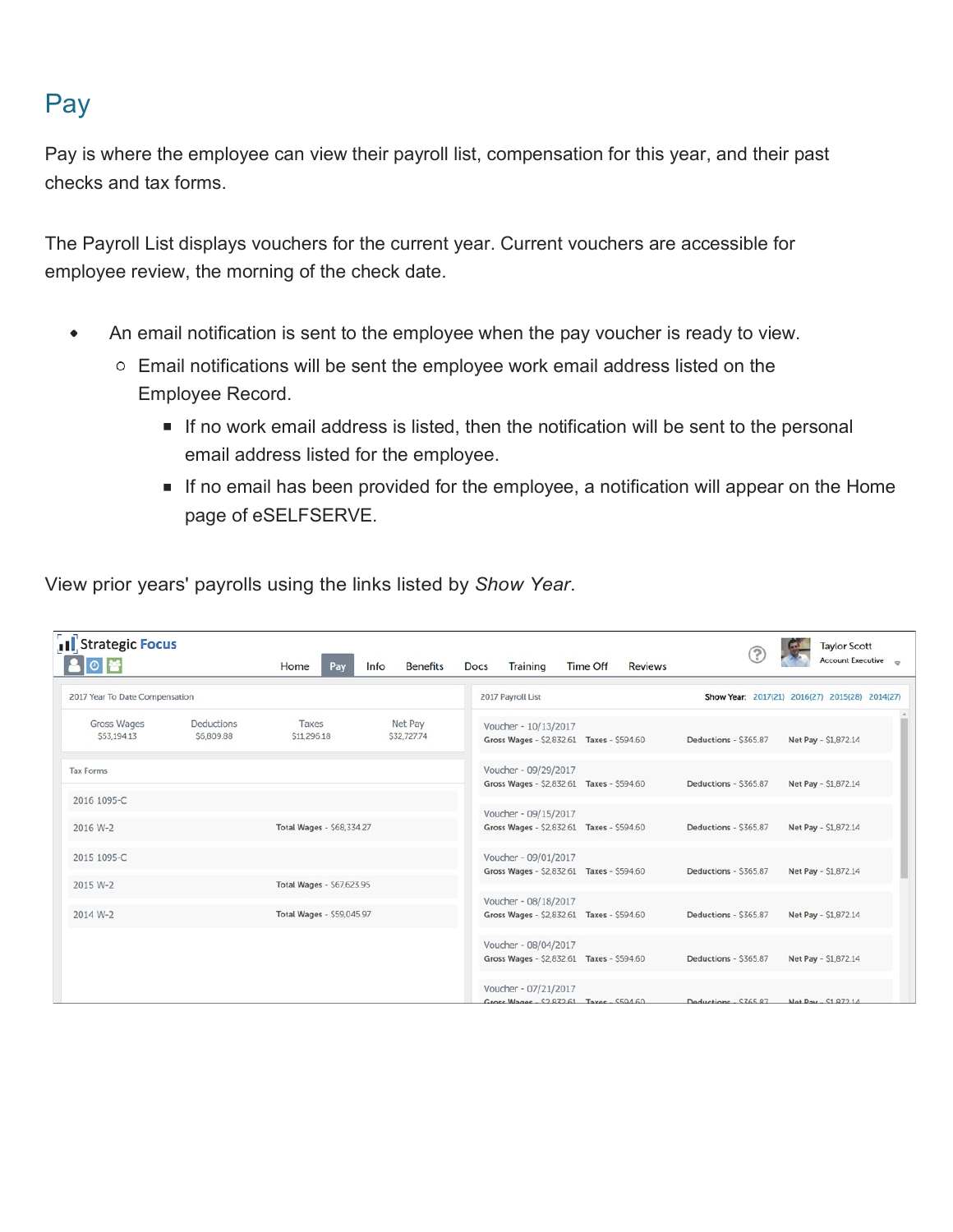### **Documents**

The *Docs* page, also a feature of the HR product console, contains personal documents (or documents assigned to that employee) listed in the first section under *Employee Documents*. Documents shared with all employees are listed in the *Company Documents* section and the *Benefit Plan Documents*  section contains any documents that are tied to the employee's specific benefit plan(s).

| Il Strategic Focus                                                                                            | Pay<br>Home        | <b>Training</b><br><b>Time Off</b><br>Info<br><b>Benefits</b><br><b>Docs</b>                                                                                                            | <b>Taylor Scott</b><br><b>AI</b><br><b>Account Executive</b><br><b>Reviews</b>                                    |
|---------------------------------------------------------------------------------------------------------------|--------------------|-----------------------------------------------------------------------------------------------------------------------------------------------------------------------------------------|-------------------------------------------------------------------------------------------------------------------|
| <b>Employee Documents</b>                                                                                     | + add document     | <b>Company Documents</b>                                                                                                                                                                | <b>Benefit Plan Documents</b>                                                                                     |
| Bell Tower Policy Change<br>Adobe PDF<br>Please sign within 5 days<br>Signed on 03/20/2018 from 66.112.46.178 | Added Jan 23, 2018 | <b>Superior Systems</b><br>Adobe PDF<br>Added Nov 30, 2017<br>Revised Handbook<br>Please read and eSIGN the revised handbook attached. Note new<br>policies regarding PTO and expenses. | Microsoft Word<br><b>Benefits Admin</b><br>Added Jul 11, 2017<br>Document (docx)<br><b>Benefits Admin</b>         |
| <b>Consent Form</b><br>Adobe PDF<br>Drug and Alcohol Test Consent Form                                        | Added Apr 12, 2018 | Click here to sign document                                                                                                                                                             | Dental Coverage<br>Adobe PDF<br>Added Sep 09, 2017<br>Shows what this plan covers.                                |
| Signed on 04/12/2016 from 75.151.218.65                                                                       |                    |                                                                                                                                                                                         | Summary of Benefits<br>Added Dec 17, 2017<br>Adobe PDF<br>Lists the copays and deductibles for medical insurance. |
|                                                                                                               |                    |                                                                                                                                                                                         |                                                                                                                   |

## **Training**

The *Training* page, another feature of the HR product console, shows the available training courses. Clicking to sign up for a training course will queue an approval notification. Training course history (including courses pending approval, completed, and denied) will be listed in the bottom section.

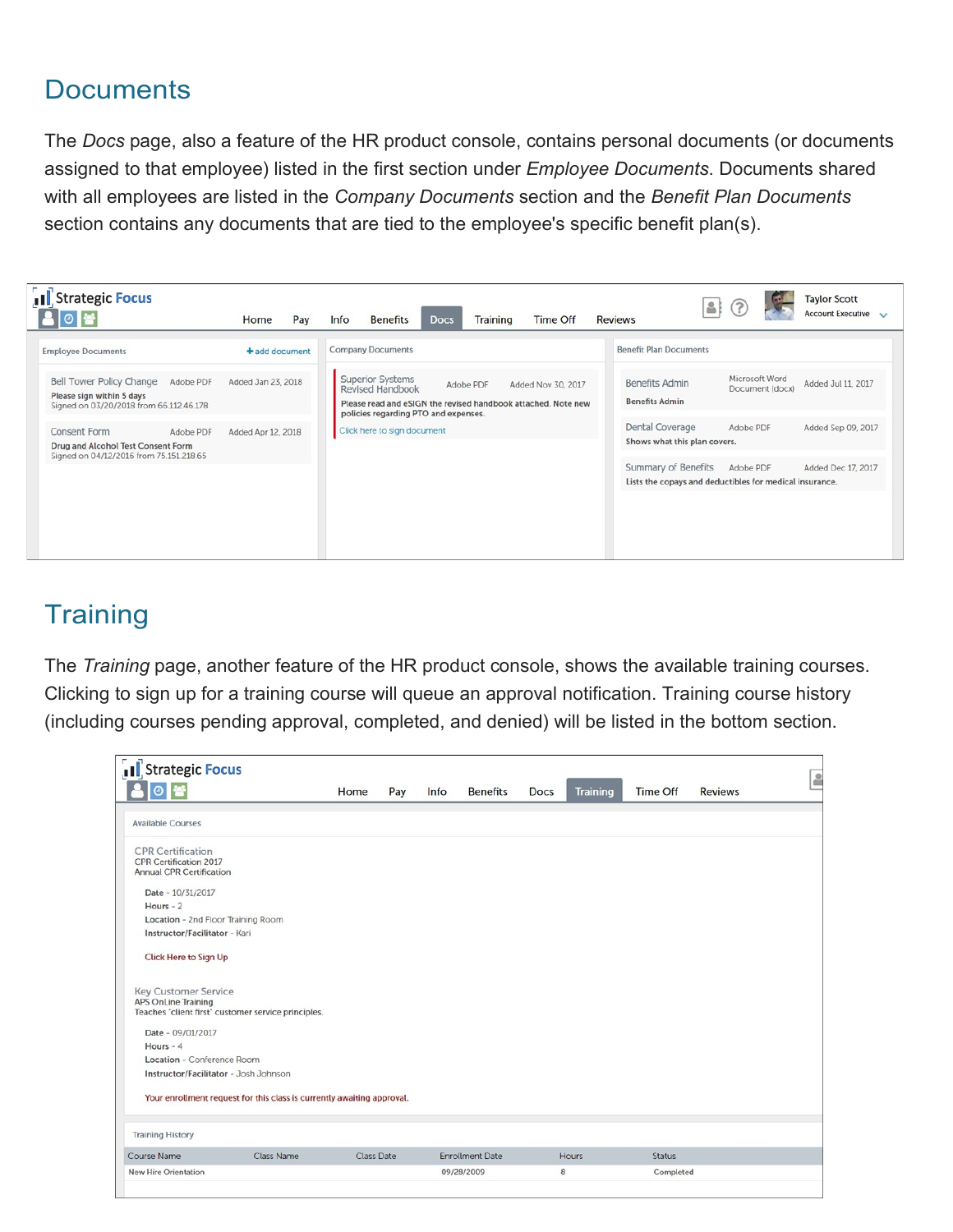## TimeOff

Time Off, also referred to as the Time Off Manager, is part of the Attendance product console and contains a record of time off requests and their status (pending, approved, or denied). Click on the request to view its expanded details. Employees may cancel pending or approved requests if the time is in the future.

| I Strategic Focus<br>80 -                            |                                     | Home     | Pay                                 | Info | <b>Benefits</b>                                     | Docs | <b>Training</b>              | Time Off            | <b>Reviews</b>            |                   | <b>Taylor Scott</b><br>Account Executive $\sqrt{}$ |
|------------------------------------------------------|-------------------------------------|----------|-------------------------------------|------|-----------------------------------------------------|------|------------------------------|---------------------|---------------------------|-------------------|----------------------------------------------------|
| <b>Scheduled Days Off</b>                            |                                     |          |                                     |      | view prohibited dates                               |      |                              |                     |                           |                   | + request time off                                 |
| 09/26/2018<br><b>PTO</b><br>4 hours                  | 09/27/2018<br><b>PTO</b><br>8 hours |          | 09/28/2018<br><b>PTO</b><br>8 hours |      |                                                     |      |                              |                     |                           |                   |                                                    |
| <b>Accrual Balances</b>                              |                                     |          |                                     |      |                                                     |      |                              |                     |                           |                   |                                                    |
| <b>PTO</b><br>Rehire Anniversary                     |                                     |          |                                     |      | Current Balance: 160                                |      |                              | Hours Scheduled: 20 | Net Hours Available : 140 | Hours Used YTD: 0 |                                                    |
|                                                      |                                     |          |                                     |      |                                                     |      |                              |                     |                           |                   |                                                    |
| <b>Time Off Request History</b>                      |                                     |          |                                     |      |                                                     |      |                              |                     |                           |                   | + request time off                                 |
| Ref#: 760278 - Approved<br>Date Submitted 09/04/2018 |                                     | Type PTO |                                     |      |                                                     |      | <b>Start Date 09/26/2018</b> |                     | Hours 20                  |                   |                                                    |
| Ref#: 757059 - Canceled<br>Date Submitted 08/28/2018 |                                     | Type PTO |                                     |      |                                                     |      | Start Date 09/19/2018        |                     | Hours 24                  |                   | ٠                                                  |
|                                                      |                                     |          |                                     |      | Showing records 1 - 5 of 6. Click here to show all. |      |                              |                     |                           |                   |                                                    |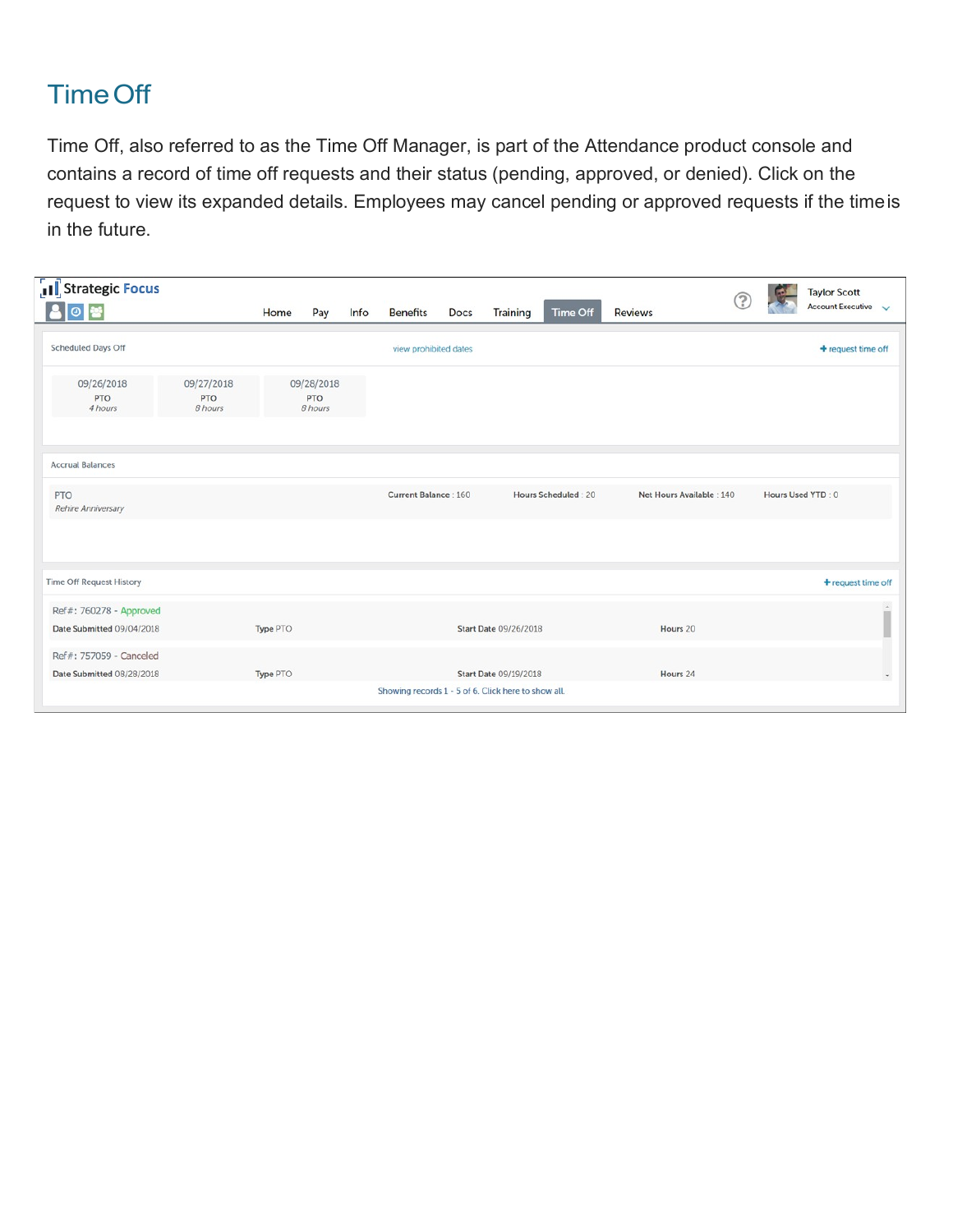## Profile & Switch Modes/Log Out

Account Settings – In the top right corner of all pages, the employee's user profile will be displayed. Click on it to open the following menu:



To log out of eSELFSERVE, click the **Logout** button. Remembering to log out is important for security purposes, as it prevents unauthorized access to the employee's account. Users can also choose a timeframe for auto-logo purposes as an added security measure.

| User ID                             | tscott25                                         |
|-------------------------------------|--------------------------------------------------|
| New Password                        | (8 characters minimum)                           |
| Confirm New Password                |                                                  |
| Automatically sign me out after     | 60<br>$\mathbf{\check{v}}$ minutes of inactivity |
| Work E-mail                         | tscott@superiorsystems.com                       |
| Personal E-mail                     | taylor_scott@geemail.com                         |
| Mobile Phone                        | (318) 555-1234<br>(click here to change/verify)  |
| <b>Receive E-mail Notifications</b> |                                                  |
| V Subscribe to Daily Digest         |                                                  |
|                                     | Send even if there are no alerts                 |

To edit profile information, click the Edit Profile button where the employee can edit their *User ID*, change their password or personal email address, and elect to receive notifications at that address for updates and changes.